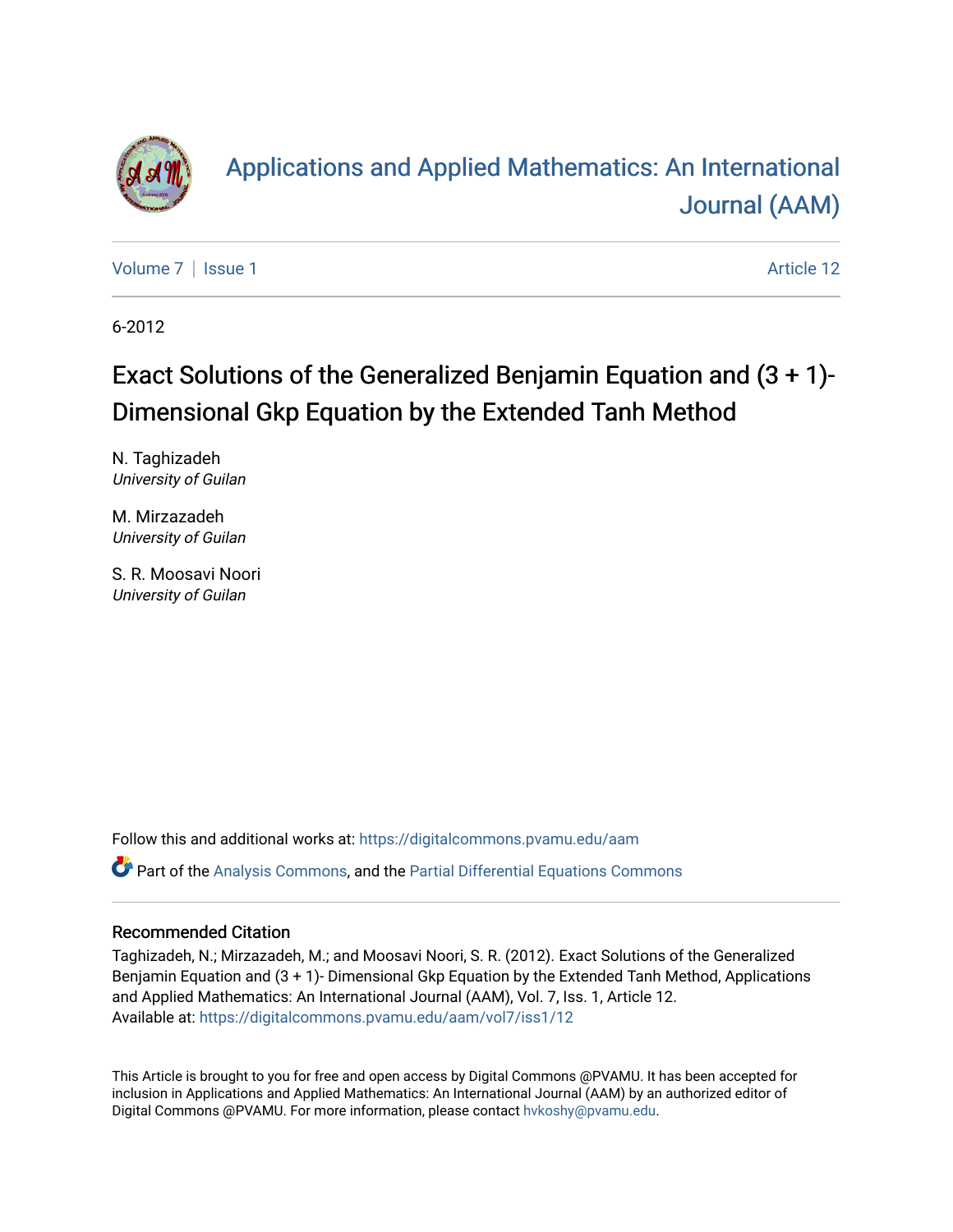

Available at http://pvamu.edu/aam Appl. Appl. Math. **ISSN: 1932-9466** **Applications and Applied Mathematics:**  An International Journal **(AAM)** 

**Vol. 7, Issue 1 (June 2012), pp. 175 – 187** 

## **Exact Solutions of the Generalized Benjamin Equation and (3 + 1)- Dimensional Gkp Equation by the Extended Tanh Method**

**N. Taghizadeh, M. Mirzazadeh and S.R. Moosavi Noori** 

Department of Pure Mathematics University of Guilan P.O. Box 1914, Rasht, Iran taghizadeh@guilan.ac.ir; mirzazadehs2@guilan.ac.ir moosavinoori@msc.guilan.ac.ir

Received: May 14, 2011; Accepted: April 24, 2012

#### **Abstract**

In this paper, the extended tanh method is used to construct exact solutions of the generalized Benjamin and  $(3 + 1)$ -dimensional gKP equation. This method is shown to be an efficient method for obtaining exact solutions of nonlinear partial differential equations. It can be applied to nonintegrable equations as well as to integrable ones.

**Keywords:** Extended tanh method; Generalized Benjamin equation; (3+1)-dimensional gKP equation

**MSC 2010:** 47F05, 35G20

#### **1. Introduction**

It is well known that the nonlinear partial differential equations (NLPDEs) are widely used to describe complex phenomena in various fields of sciences, such as physics, biology, chemistry, etc. Therefore, seeking exact solutions of NLPDEs is very important and significant in the nonlinear sciences. In the past decades, great effort has been made towards this task and many powerful methods have been presented, such as the homogeneous balance method [Khalafallah (2009) and Wang (1995, 1996)], the modified simplest equation method [Kudryashov and Loguinova (2008)], the tanh method [Malfliet and Hereman (1992, 1996)], the extended tanh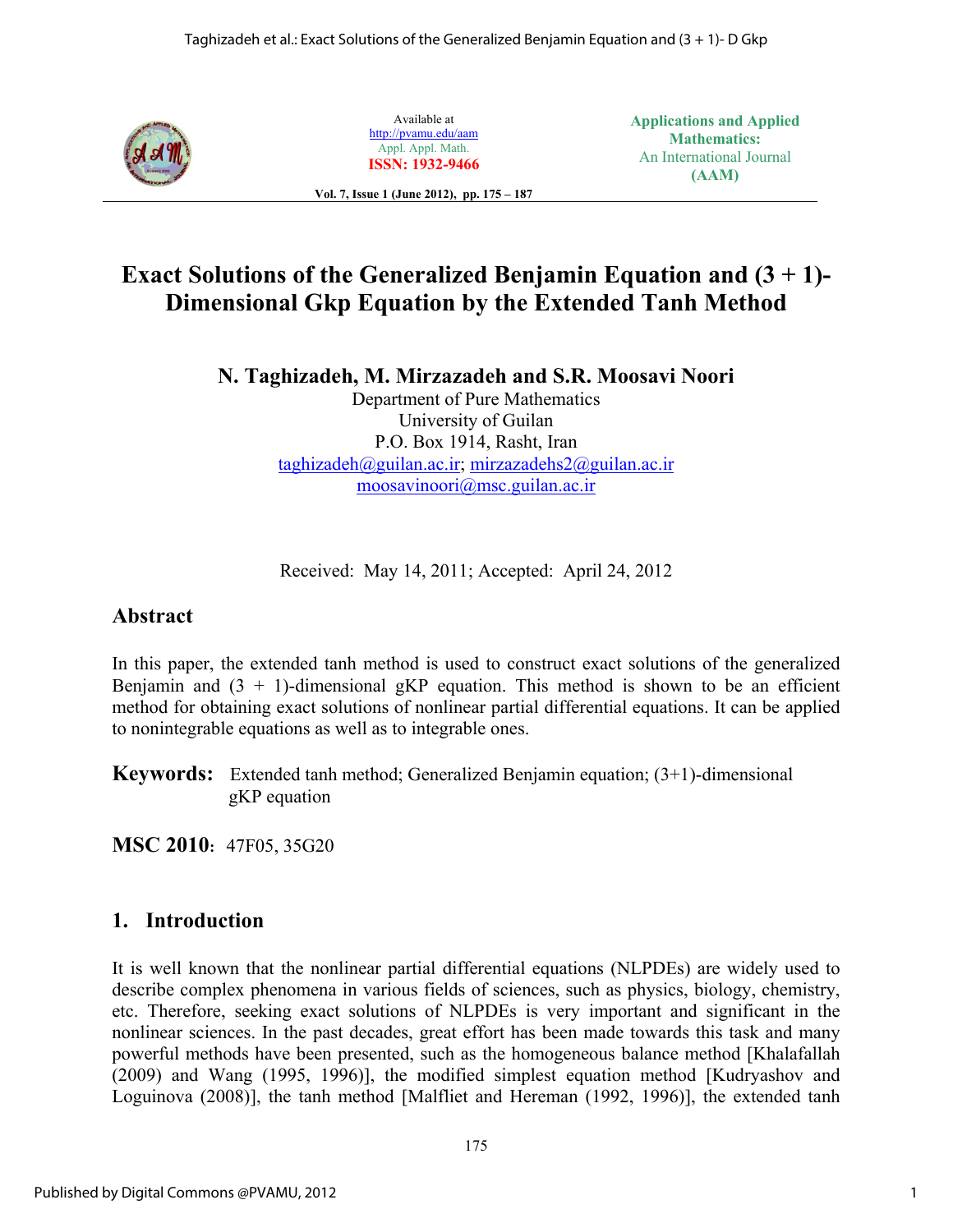method [Taghizadeh et al. (2011) and Wazwaz (2007, 2008)], the Jacobian elliptic function expansion method [Liu et al. (2001)], the first integral method [Feng et al. (2002, 2005)], and so on.

In recent years, many authors have used the extended tanh method to obtain the exact solutions of partial differential equations as the method is deemed an efficient method for obtaining exact solutions of NLPDEs. The aim of this paper is to find exact soliton solutions of the generalized Benjamin equation and  $(3 + 1)$ -dimensional gKP equation, using the extended tanh method.

### **2. The Extended Tanh Method and Tanh Method**

A PDE

$$
F(u, u_x, u_t, u_{xx}, u_{xt}, u_{xxx}, \ldots) = 0,
$$
\n(1)

can be converted to an ODE

$$
G(u, u', u'', u''',...) = 0,
$$
\n(2)

upon using a wave variable  $\zeta = x - \lambda t$ . Eq. (2) is then integrated as long as all terms contain derivatives where the integration constants are considered zeros.

The standard tanh method is developed by Malfliet  $[9 - 11]$  where the tanh is used as a new variable, since all derivatives of a tanh are represented by a tanh itself. Introducing a new independent variable

$$
Y = \tanh(\mu\xi), \quad \xi = x - \lambda t,
$$
\n(3)

leads to the change of derivatives:

$$
\frac{d}{d\xi} = \mu(1 - Y^2) \frac{d}{dY},
$$
\n
$$
\frac{d^2}{d\xi^2} = -2\mu^2 Y (1 - Y^2) \frac{d}{dY} + \mu^2 (1 - Y^2)^2 \frac{d^2}{dY^2}.
$$
\n(4)

The extended tanh method admits the use of the finite expansion

$$
u(\mu\xi) = S(Y) = \sum_{k=0}^{M} a_k Y^{k} + \sum_{k=1}^{M} b_k Y^{-k},
$$
\n(5)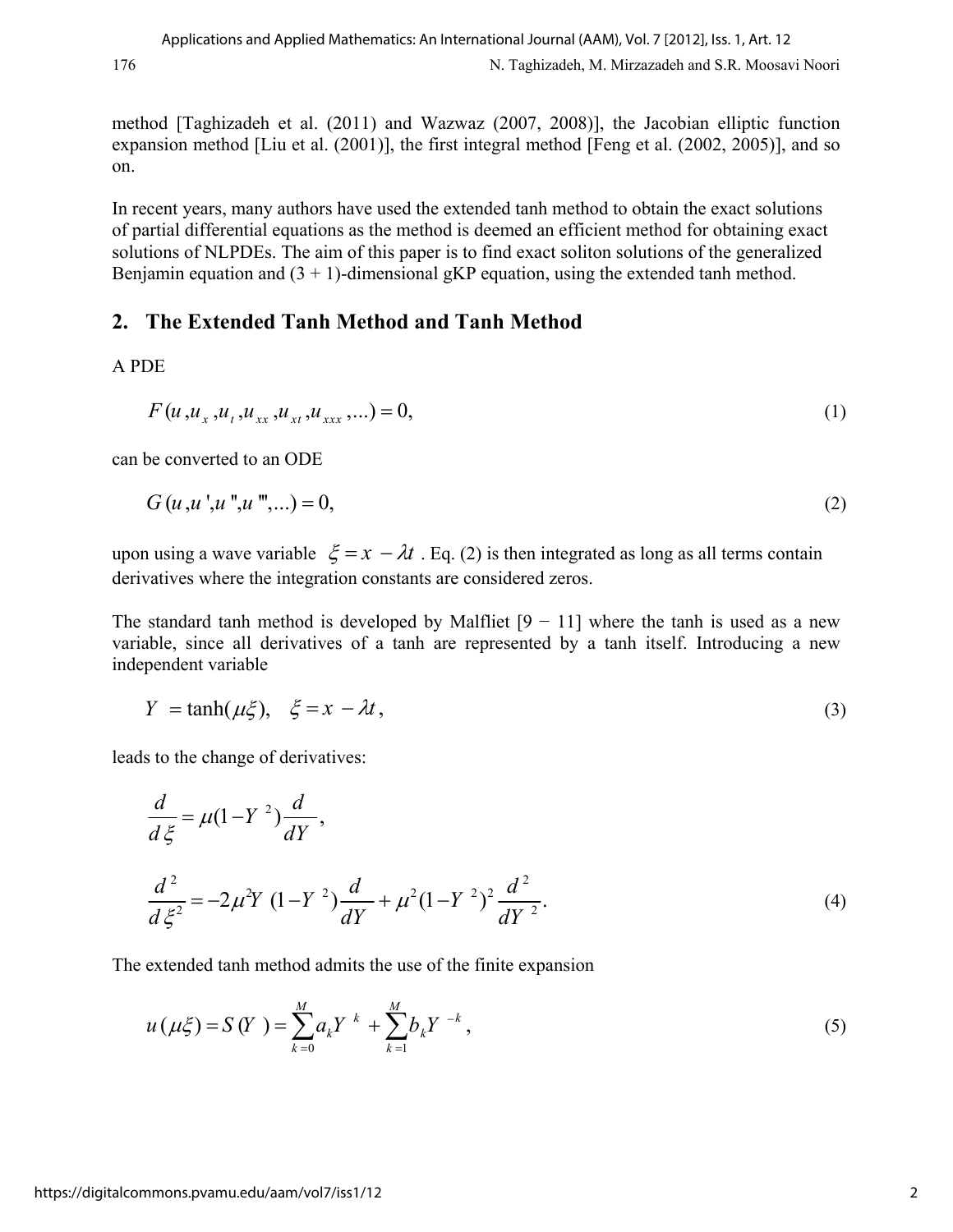where  $M$  is a positive integer, in most cases, that will be determined. Expansion (5) reduces to the standard tanh method for  $b_k = 0$ ,  $(k = 1,..., M)$ . Substituting (5) into the ODE (2) results in an algebraic equation in powers of *Y*.

To determine the parameter *M*, we usually balance the linear terms of highest order in the resulting equation with the highest order nonlinear terms. We then collect all coefficients of powers of *Y* in the resulting equation where these coefficients have to vanish. This will give a system of algebraic equations involving the parameters  $a_k (k = 0, ..., M)$ ,  $b_k (k = 1, ..., M)$ ,  $\mu$  and  $\lambda$ . Having determined these parameters we obtain an analytic solution  $u(x,t)$  in a closed form.

#### **3. Exact Solutions of the Generalized Benjamin Equation**

Let us consider the generalized Benjamin equation:

$$
u_{tt} + \alpha (u^{n} u_{x})_{x} + \beta u_{xxxx} = 0, \qquad (6)
$$

where  $\alpha$  and  $\beta$  are constants. This kind of equation is one of the most important NLPDEs, used in the analysis of long wave in shallow water [Hereman et al. (1986)]. By using the wave variable  $u(x,t) = U(\mu \xi)$ ,  $\xi = k(x - \lambda t)$ , (6) becomes the ODE

$$
k^{2} \lambda^{2} U \text{''} + \alpha (k U \text{''} U') + \beta k \text{''} U \text{''} = 0. \tag{7}
$$

Integrating Equation (7), twice and setting the constant of integrating to zero, we have

$$
k^{2} \lambda^{2} U + \frac{\alpha k}{n+1} U^{n+1} + \beta k^{4} U^{n} = 0.
$$
 (8)

Balancing  $U''$  with  $U^{n+1}$  in Equation (8) gives

$$
M+2=(n+1)M,
$$

then

$$
M=\frac{2}{n}.
$$

To get a closed form solution, *M* should be an integer. To achieve our goal, we use the Transformation

$$
U(\mu\xi) = V^{\frac{1}{n}}(\mu\xi). \tag{9}
$$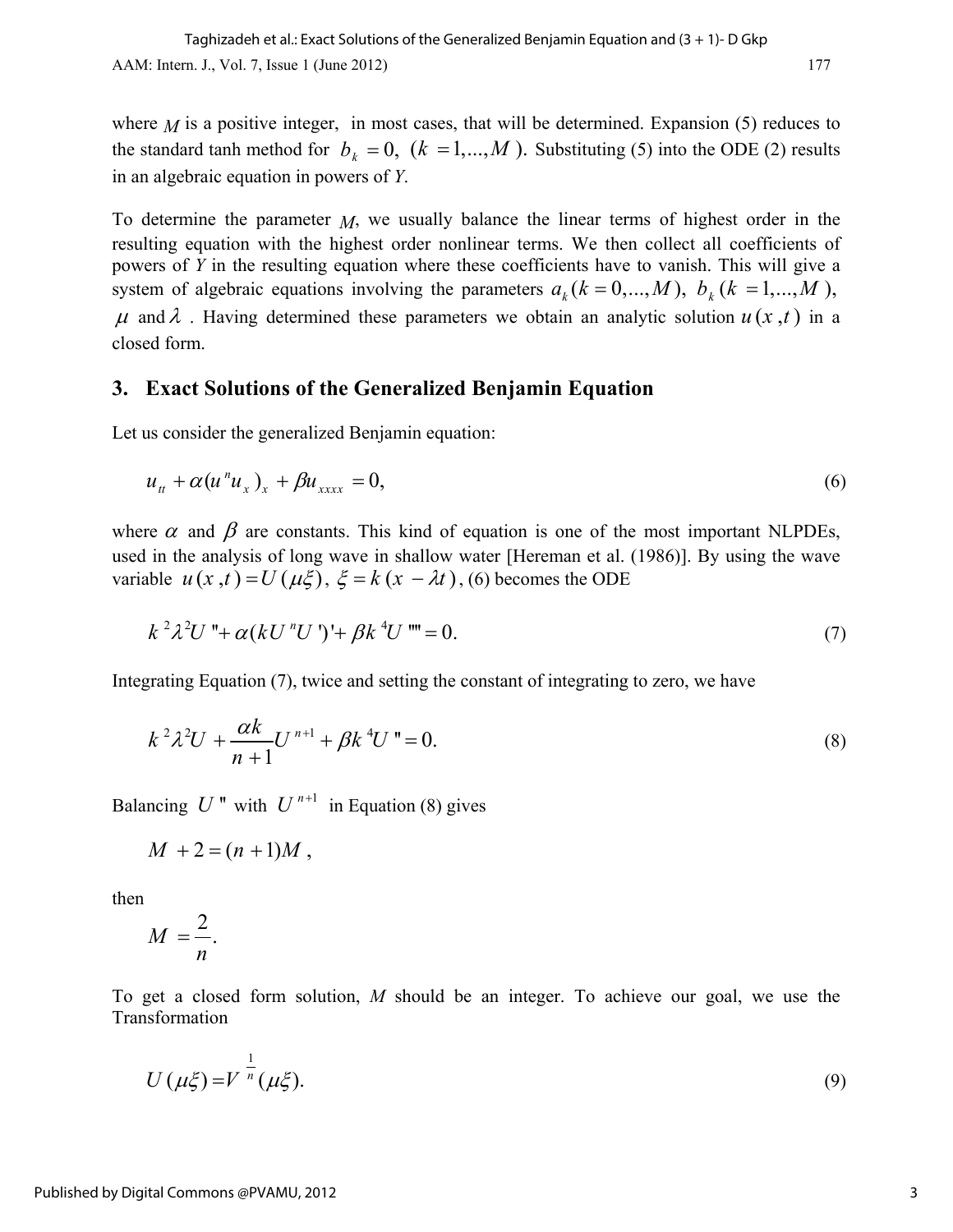This transformation (9) changes Equation (8) into the ODE

$$
k \lambda^2 n^2 (n+1) V^2 + \alpha n^2 V^3 - \beta k^3 [(n^2-1) V^2 - n(n+1) V V^*] = 0.
$$
 (10)

Balancing  $VV$  " with  $V^3$  in Equation (10) gives

$$
2M + 2 = 3M,
$$

so

$$
M=2.
$$

In this case, the extended tanh method in the form (5) admits the use of the finite expansion

$$
U(\mu\xi) = S(Y) = a_0 + a_1 Y + a_2 Y^2 + \frac{b_1}{Y} + \frac{b_2}{Y^2}.
$$
\n(11)

Substituting the form (11) into Equation (10) and using (4), while collecting the coefficients of *Y* we obtain:

Coefficients of  $Y^6$ :

$$
\alpha n^2 a_2^3 + 2\beta k^3 \mu^2 (n+1)(n+2)a_2^2.
$$

Coefficients of  $Y^5$ :

$$
3\alpha n^2 a_1 a_2^2 + 4\beta k^3 \mu^2 (n+1)^2 a_1 a_2.
$$

Coefficients of  $Y^4$ :

$$
k\lambda^{2}n^{2}(n+1)a_{2}^{2}+3\alpha n^{2}[a_{0}a_{2}^{2}+a_{1}^{2}a_{2}]+\beta k^{3}\mu^{2}(n+1)[(n+1)a_{1}^{2}-8a_{2}^{2}+6na_{0}a_{2}].
$$

Coefficients of  $Y^3$ :

$$
2k\lambda^{2}n^{2}(n+1)a_{1}a_{2} + 3\alpha n^{2}[a_{2}^{2}b_{1} + 2a_{0}a_{1}a_{2}] + \alpha n^{2}a_{1}^{3} + 2\beta k^{3}\mu^{2}(n+1)[na_{0}a_{1} - (n+4)a_{1}a_{2} + (5n-2)a_{2}b_{1}].
$$

Coefficients of  $Y^2$ :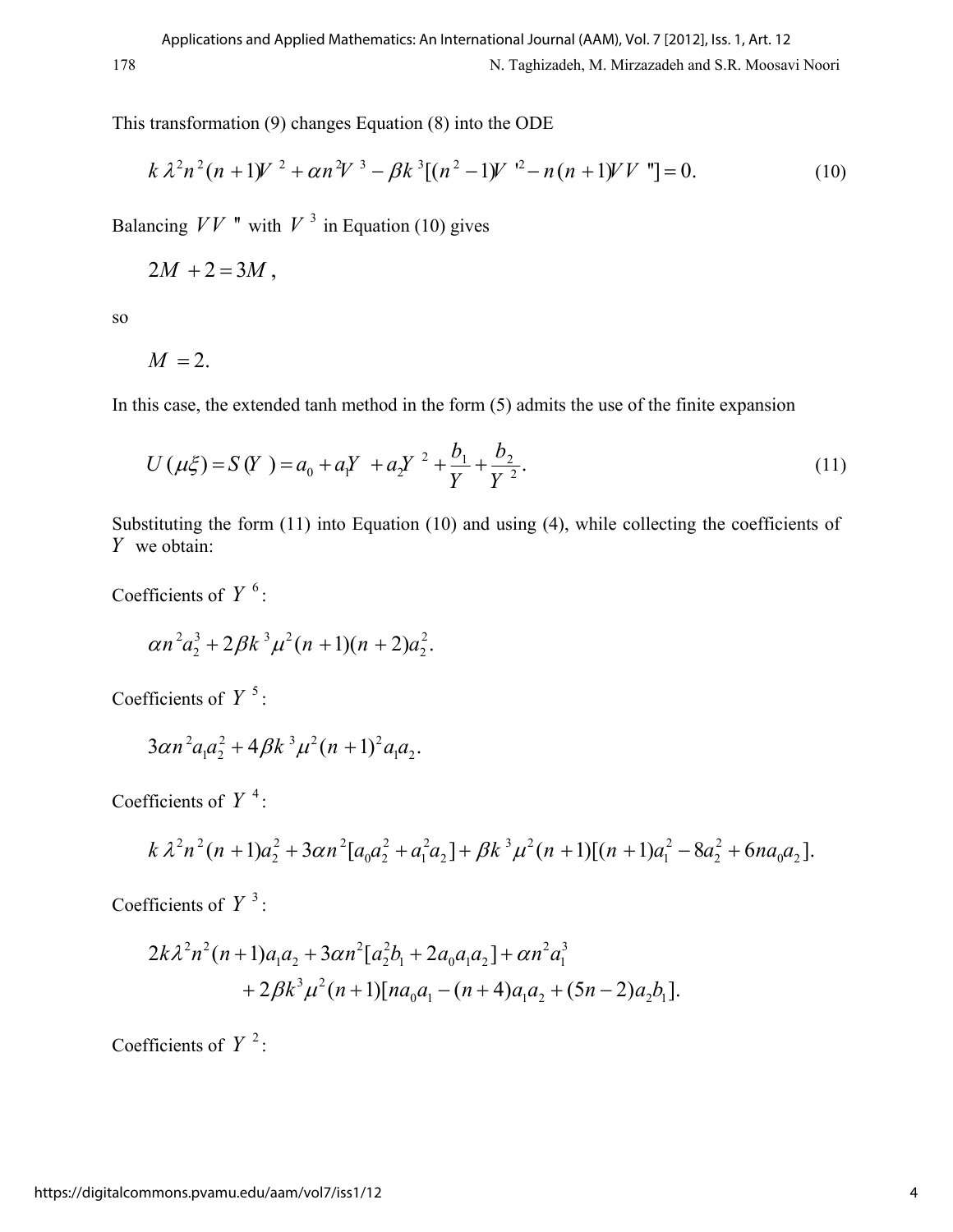AAM: Intern. J., Vol. 7, Issue 1 (June 2012) 179 Taghizadeh et al.: Exact Solutions of the Generalized Benjamin Equation and (3 + 1)- D Gkp

$$
k\lambda^{2}n^{2}(n+1)[a_{1}^{2}+2a_{0}a_{2}]+3\alpha n^{2}[a_{0}a_{1}^{2}+a_{0}^{2}a_{2}+a_{2}^{2}b_{2}+2a_{1}a_{2}b_{1}]
$$
  
-2\beta k^{3}\mu^{2}(n+1)[a\_{1}^{2}+(n-2)a\_{2}^{2}+4na\_{0}a\_{2}-(2n-1)a\_{1}b\_{1}-4(2n-1)a\_{2}b\_{2}].

Coefficients of  $Y^1$ :

$$
2k\lambda^{2}n^{2}(n+1)[a_{0}a_{1}+a_{2}b_{1}]+3\alpha n^{2}[a_{0}^{2}a_{1}+a_{1}^{2}b_{1}+2a_{0}a_{2}b_{1}+2a_{1}a_{2}b_{1}]
$$
  

$$
-2\beta k^{3}\mu^{2}(n+1)[na_{0}a_{1}+(n-2)a_{1}a_{2}+(9n-4)a_{2}b_{1}-2(2n-1)a_{1}b_{2}].
$$

Coefficients of  $Y^0$ :

$$
k\lambda^{2}n^{2}(n+1)[a_{0}^{2}+2a_{1}b_{1}+2a_{2}b_{2}]+3\alpha n^{2}[a_{1}^{2}b_{2}+a_{2}b_{1}^{2}+2a_{0}a_{1}b_{1}+2a_{0}a_{2}b_{2}]
$$
  
+ $\alpha n^{2}a_{0}^{3}-2\beta k^{3}\mu^{2}(n+1)[-na_{0}a_{2}-na_{0}b_{2}+2(2n-1)a_{1}b_{1}+8(2n-1)a_{2}b_{2}]$   
- $\beta k^{3}\mu^{2}(n+1)(n-1)[a_{1}^{2}+b_{1}^{2}].$ 

Coefficients of  $Y^{-1}$ :

$$
2k\lambda^{2}n^{2}(n+1)[a_{0}b_{1}+a_{1}b_{2}]+3\alpha n^{2}[a_{0}^{2}b_{1}+a_{1}b_{1}^{2}+2a_{0}a_{1}b_{2}+2a_{2}b_{1}b_{2}]
$$
  
-2 $\beta k^{3}\mu^{2}(n+1)[na_{0}b_{1}+(n-2)b_{1}b_{2}+(9n-4)a_{1}b_{2}-2(2n-1)a_{2}b_{1}].$ 

Coefficients of  $Y^{-2}$ :

$$
k\lambda^{2}n^{2}(n+1)[b_{1}^{2}+2a_{0}b_{2}]+3\alpha n^{2}[a_{0}b_{1}^{2}+a_{0}^{2}b_{2}+a_{2}b_{2}^{2}+2a_{1}b_{1}b_{2}]
$$
  
-2\beta k^{3}\mu^{2}(n+1)[b\_{1}^{2}+(n-2)b\_{2}^{2}+4na\_{0}b\_{2}-(2n-1)a\_{1}b\_{1}-4(2n-1)a\_{2}b\_{2}].

Coefficients of  $Y^{-3}$  :

$$
2k\lambda^{2}n^{2}(n+1)b_{1}b_{2} + 3\alpha n^{2}[a_{1}b_{2}^{2} + 2a_{0}b_{1}b_{2}] + \alpha n^{2}b_{1}^{3} + 2\beta k^{3}\mu^{2}(n+1)[na_{0}b_{1} - (n+4)b_{1}b_{2} + (5n-2)a_{1}b_{2}].
$$

Coefficients of  $Y^{-4}$  :

$$
k\lambda^2n^2(n+1)b_2^2+3\alpha n^2[a_0b_2^2+b_1^2b_2]+\beta k^3\mu^2(n+1)[(n+1)b_1^2-8b_2^2+6na_0b_2].
$$

Coefficients of  $Y^{-5}$ :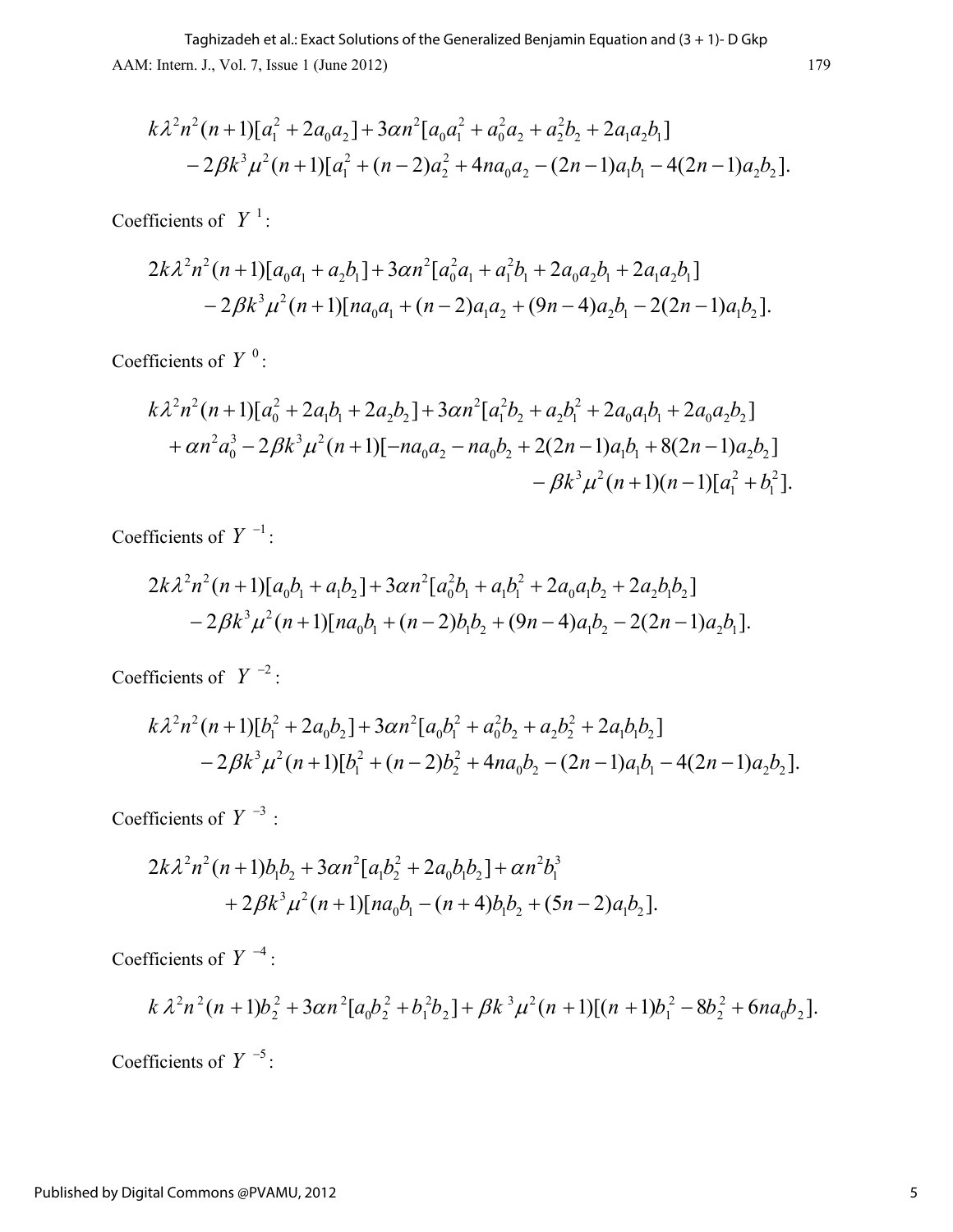$$
3\alpha n^2 b_1 b_2^2 + 4\beta k^3 \mu^2 (n+1)^2 b_1 b_2.
$$

Coefficients of  $Y^{-6}$ :

$$
\alpha n^2 b_2^3 + 2\beta k^3 \mu^2 (n+1)(n+2)b_2^2.
$$

Setting these coefficients equal to zero, and solving the resulting system, by using Maple, we find the following sets of solutions:

$$
a_0 = \frac{-1}{2} \frac{\lambda^2 k (n+1)(n+2)}{\alpha}, \quad a_1 = 0, \quad a_2 = \frac{1}{2} \frac{\lambda^2 k (n+1)(n+2)}{\alpha},
$$
  
\n
$$
b_1 = 0, \quad b_2 = 0, \quad \mu = \pm \frac{1}{2} \frac{n \lambda}{k \sqrt{-\beta}}.
$$
  
\n
$$
a_0 = \frac{-1}{2} \frac{\lambda^2 k (n+1)(n+2)}{\alpha}, \quad a_1 = 0, \quad a_2 = 0,
$$
  
\n
$$
b_1 = 0, \quad b_2 = \frac{1}{2} \frac{\lambda^2 k (n+1)(n+2)}{\alpha}, \quad \mu = \pm \frac{1}{2} \frac{n \lambda}{k \sqrt{-\beta}}.
$$
  
\n(13)

$$
a_0 = \frac{-1}{4} \frac{\lambda^2 k (n+1)(n+2)}{\alpha}, \quad a_1 = 0, \quad a_2 = \frac{1}{8} \frac{\lambda^2 k (n+1)(n+2)}{\alpha},
$$
  

$$
b_1 = 0, \quad b_2 = \frac{1}{8} \frac{\lambda^2 k (n+1)(n+2)}{\alpha}, \quad \mu = \pm \frac{1}{4} \frac{n \lambda}{k \sqrt{-\beta}}.
$$
 (14)

Recall that

1  $U = V^n$ .

For  $\beta$  < 0, the sets (12)-(14) give the solitons solutions

$$
u_1(x,t) = \left\{ \frac{-1}{2} \frac{\lambda^2 k (n+1)(n+2)}{\alpha} \sec h^2 \left[ \frac{1}{2} \frac{n \lambda}{\sqrt{-\beta}} (x - \lambda t) \right] \right\}^{\frac{1}{n}},\tag{15}
$$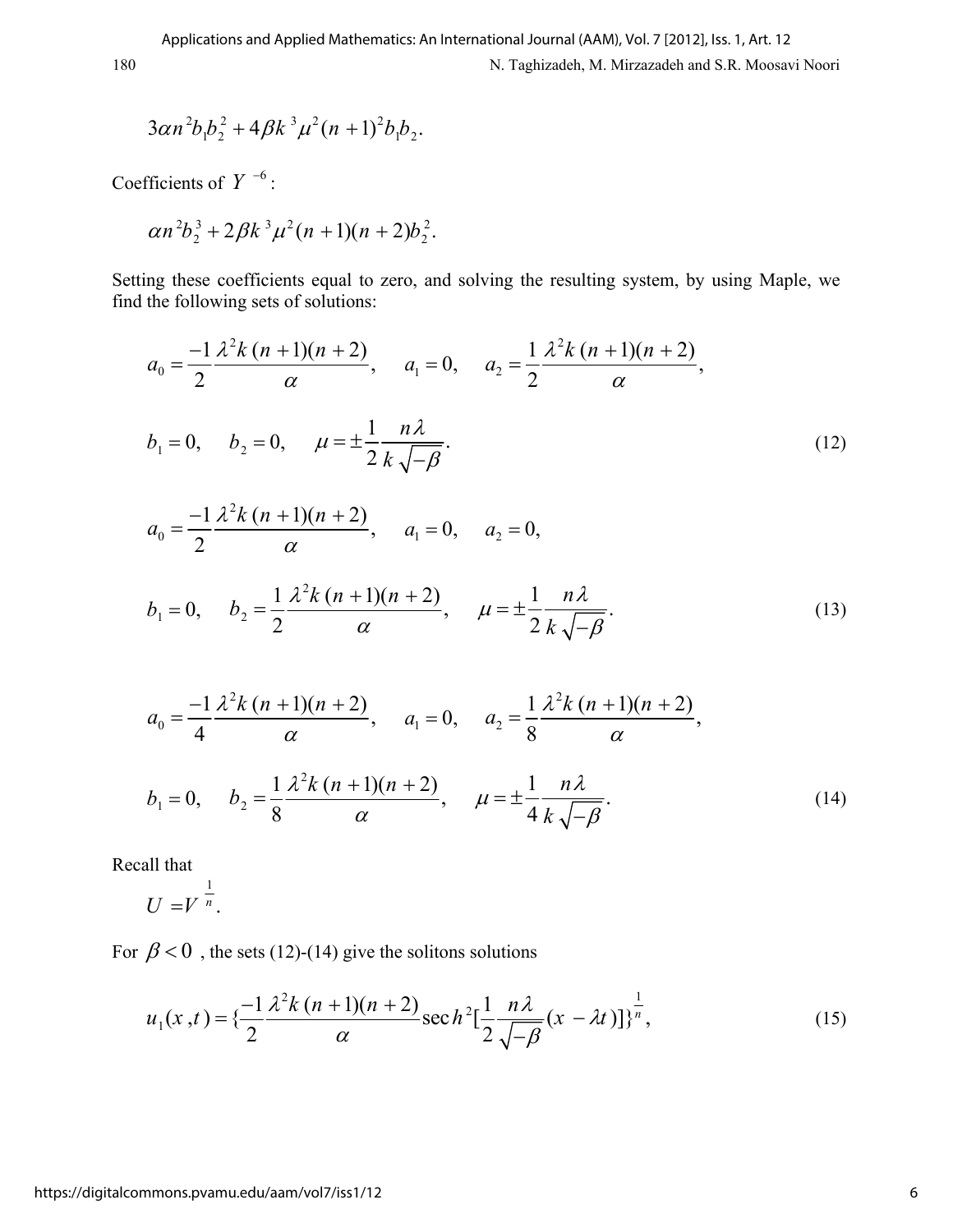AAM: Intern. J., Vol. 7, Issue 1 (June 2012) 181 Taghizadeh et al.: Exact Solutions of the Generalized Benjamin Equation and (3 + 1)- D Gkp

$$
u_2(x,t) = \left\{ \frac{-1}{2} \frac{\lambda^2 k (n+1)(n+2)}{\alpha} \csc h^2 \left[ \frac{1}{2} \frac{n \lambda}{\sqrt{-\beta}} (x - \lambda t) \right] \right\}^{\frac{1}{n}},\tag{16}
$$

$$
u_3(x,t) = \left\{ \frac{-1}{8} \frac{\lambda^2 k (n+1)(n+2)}{\alpha} (2 - \tanh^2[\frac{1}{4} \frac{n\lambda}{\sqrt{-\beta}} (x - \lambda t)] - \coth^2[\frac{1}{4} \frac{n\lambda}{\sqrt{-\beta}} (x - \lambda t)]) \right\}^{\frac{1}{n}}.
$$
\n(17)

However for  $\beta > 0$ , we obtain the travelling wave solutions

$$
u_4(x,t) = \left\{ \frac{-1}{2} \frac{\lambda^2 k (n+1)(n+2)}{\alpha} \sec^2 \left[ \frac{1}{2} \frac{n \lambda}{\sqrt{\beta}} (x - \lambda t) \right] \right\}^{\frac{1}{n}},\tag{18}
$$

$$
u_{5}(x,t) = \left\{ \frac{-1}{2} \frac{\lambda^{2} k (n+1)(n+2)}{\alpha} \csc^{2}[\frac{1}{2} \frac{n \lambda}{\sqrt{\beta}} (x - \lambda t)] \right\}^{\frac{1}{n}},
$$
\n(19)

$$
u_6(x,t) = \left\{ \frac{-1}{8} \frac{\lambda^2 k (n+1)(n+2)}{\alpha} (2 + \tan^2 \left[ \frac{1}{4} \frac{n \lambda}{\sqrt{\beta}} (x - \lambda t) \right] \right\}
$$
  
+ 
$$
\cot^2 \left[ \frac{1}{4} \frac{n \lambda}{\sqrt{\beta}} (x - \lambda t) \right] \right\}^{\frac{1}{n}}.
$$
 (20)

### **4. The (3 + 1)-dimensional gKP Equation**

The  $(3 + 1)$ -dimensional gKP equation, given by

$$
(u_t + 6u^{\prime \prime} u_x + u_{xxx})_x + 3u_{yy} + 3u_{zz} = 0, \tag{21}
$$

describes the dynamics of solitons and nonlinear waves in plasmas physics and fluid dynamics [Alagesan et al.(1997)].

By using the wave transformation  $u(x, y, z, t) = U(\mu \xi)$ ,  $\xi = k(x + ly + mz - \lambda t)$ , carries Equation (21) into the ODE

$$
(3l2 + 3m2 - \lambda)U'' + 6U''U'' + 6nU''-1(U')2 + k2U''' = 0.
$$
 (22)

Twice integrating of Equation (22), setting the constant of integrating to zero, we will have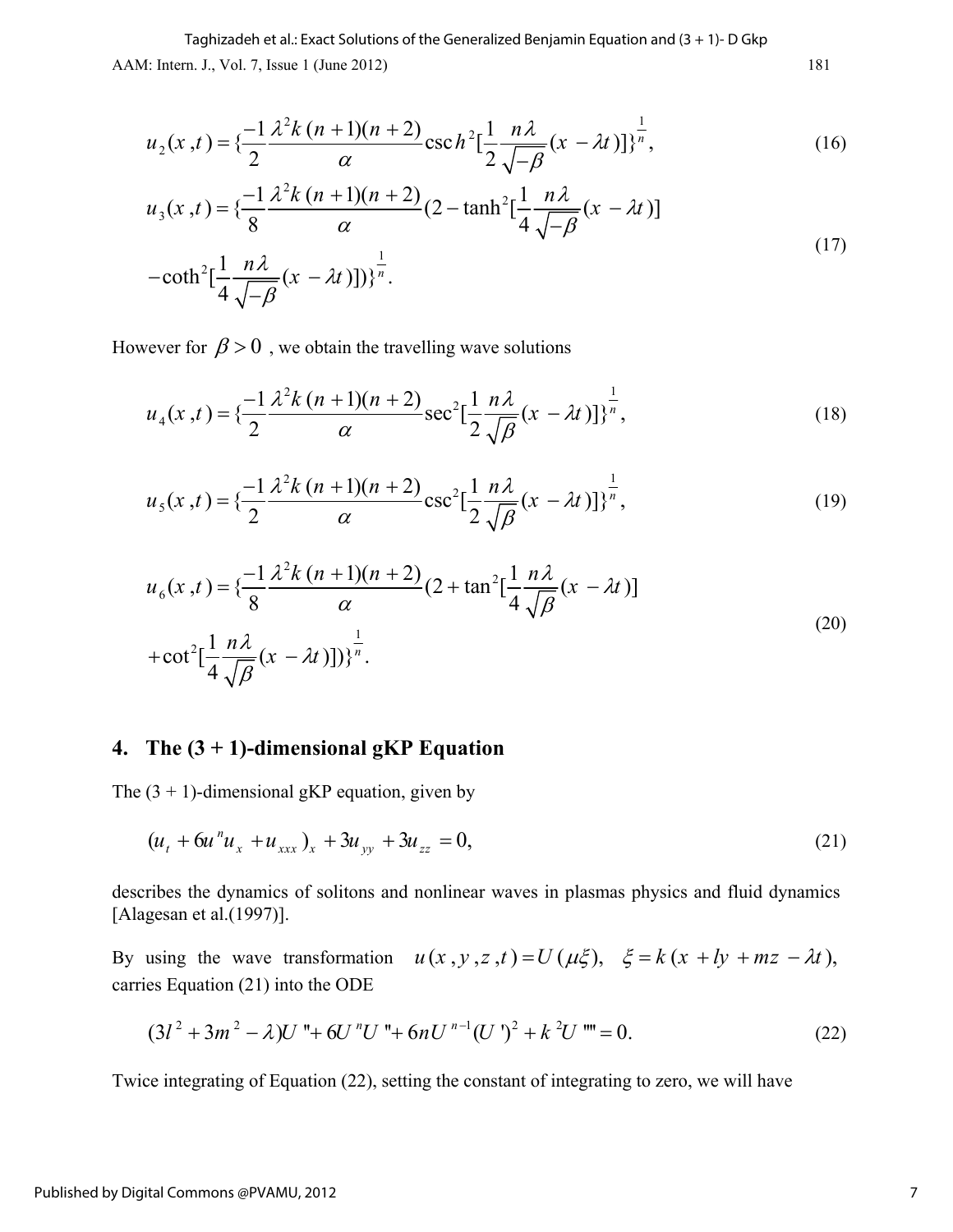$$
(3l2 + 3m2 - \lambda)U + \frac{6}{n+1}Un+1 + k2Un = 0.
$$
 (23)

Balancing  $U''$  with  $U^{n+1}$  in Equation (23) gives

$$
M+2=(n+1)M,
$$

then

$$
M=\frac{2}{n}.
$$

To get a closed form solution, *M* should be an integer. To achieve our goal, we use the Transformation

$$
U(\mu\xi) = V^{\frac{1}{n}}(\mu\xi). \tag{24}
$$

This transformation (24) will change Equation (23) into the ODE

$$
n^{2}(n+1)(3l^{2}+3m^{2}-\lambda)V^{2}+6n^{2}V^{3}-k^{2}[(n^{2}-1)V^{2}-n(n+1)VV^{*}]=0.
$$
 (25)

Balancing  $VV$  " with  $V^3$  in Equation (25) gives

$$
2M+2=3M,
$$

then

$$
M=2.
$$

In this case, the extended tanh method the form (5) admits the use of the finite expansion

$$
U(\mu \xi) = S(Y) = a_0 + a_1 Y + a_2 Y^2 + \frac{b_1}{Y} + \frac{b_2}{Y^2}.
$$
 (26)

Substituting the form (26) into Equation (25) and using (4), collecting the coefficients of  $Y$  we obtain:

Coefficients of  $Y^6$ :

$$
6n^2a_2^3+2k^2\mu^2(n+1)(n+2)a_2^2.
$$

Coefficients of  $Y^5$ :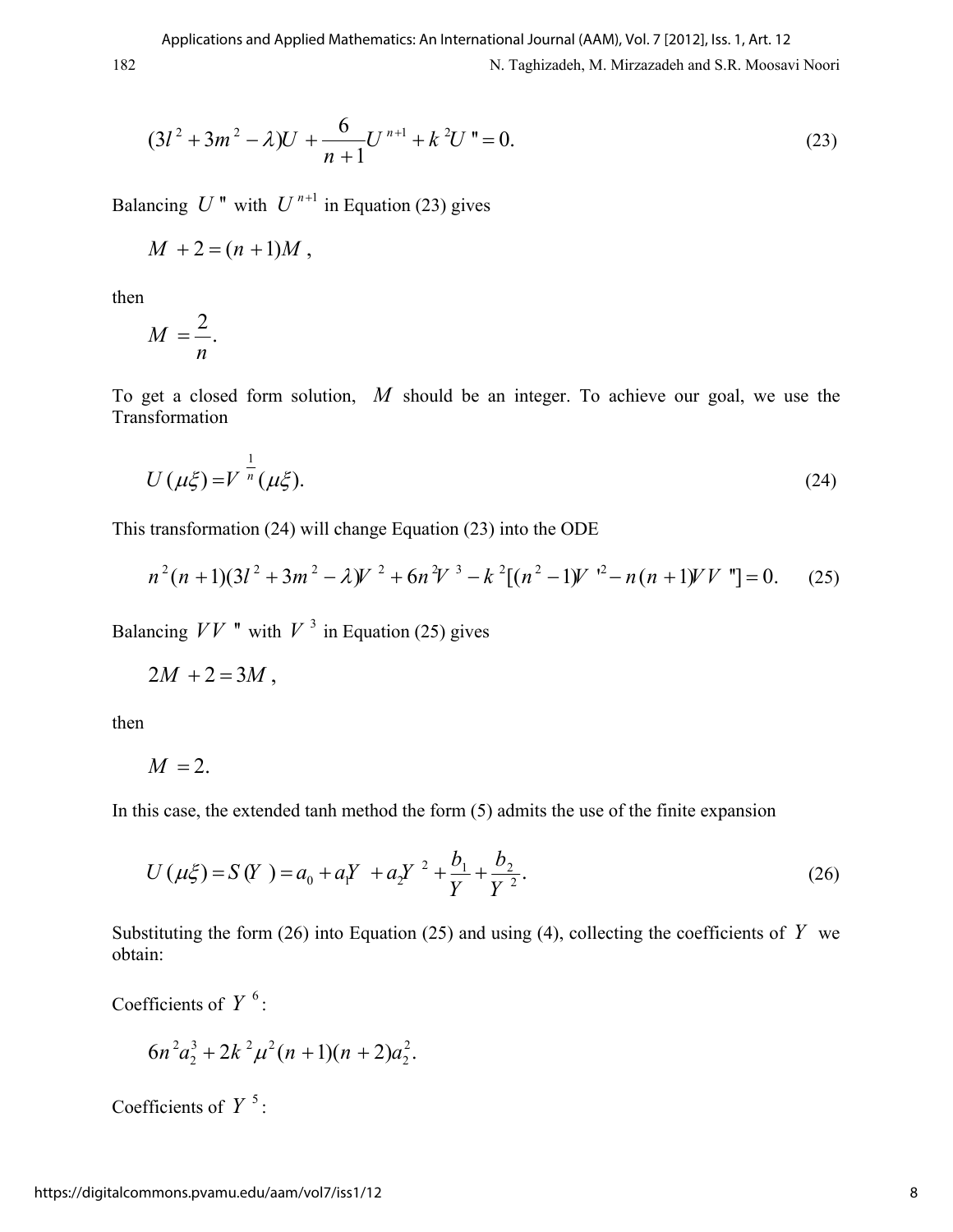$$
18n^2a_1a_2^2 + 4k^2\mu^2(n+1)^2a_1a_2.
$$

Coefficients of  $Y^4$ :

$$
n^{2}(n+1)(3l^{2}+3m^{2}-\lambda)a_{2}^{2}+18n^{2}[a_{0}a_{2}^{2}+a_{1}^{2}a_{2}]
$$
  
+ $k^{2}\mu^{2}(n+1)[(n+1)a_{1}^{2}-8a_{2}^{2}+6na_{0}a_{2}].$ 

Coefficients of  $Y^3$ :

$$
2n^2(n+1)(3l^2+3m^2-\lambda)a_1a_2+18n^2[a_2^2b_1+2a_0a_1a_2]+6n^2a_1^3
$$
  
+2k^2\mu^2(n+1)[na\_0a\_1-(n+4)a\_1a\_2+(5n-2)a\_2b\_1].

Coefficients of  $Y^2$ :

$$
n^2(n+1)(3l^2+3m^2-\lambda)[a_1^2+2a_0a_2]+18n^2[a_0a_1^2+a_0^2a_2+a_2^2b_2+2a_1a_2b_1]
$$
  

$$
-2k^2\mu^2(n+1)[a_1^2+(n-2)a_2^2+4na_0a_2-(2n-1)a_1b_1-4(2n-1)a_2b_2].
$$

Coefficients of  $Y^1$ :

$$
2n^2(n+1)(3l^2+3m^2-\lambda)[a_0a_1+a_2b_1]+18n^2[a_0^2a_1+a_1^2b_1+2a_0a_2b_1+2a_1a_2b_1]-2k^2\mu^2(n+1)[na_0a_1+(n-2)a_1a_2+(9n-4)a_2b_1-2(2n-1)a_1b_2].
$$

Coefficients of  $Y^0$ :

$$
n^{2}(n+1)(3l^{2}+3m^{2}-\lambda)[a_{0}^{2}+2a_{1}b_{1}+2a_{2}b_{2}]+18n^{2}[a_{1}^{2}b_{2}+a_{2}b_{1}^{2}+2a_{0}a_{1}b_{1}+2a_{0}a_{2}b_{2}]
$$
  
+6n^{2}a\_{0}^{3}-2k^{2}\mu^{2}(n+1)[-na\_{0}a\_{2}-na\_{0}b\_{2}+2(2n-1)a\_{1}b\_{1}+8(2n-1)a\_{2}b\_{2}]  
-k^{2}\mu^{2}(n+1)(n-1)[a\_{1}^{2}+b\_{1}^{2}].

Coefficients of  $Y^{-1}$ :

$$
2n^2(n+1)(3l^2+3m^2-\lambda)[a_0b_1+a_1b_2]+18n^2[a_0^2b_1+a_1b_1^2+2a_0a_1b_2+2a_2b_1b_2]-2k^2\mu^2(n+1)[na_0b_1+(n-2)b_1b_2+(9n-4)a_1b_2-2(2n-1)a_2b_1].
$$

Coefficients of  $Y^{-2}$  :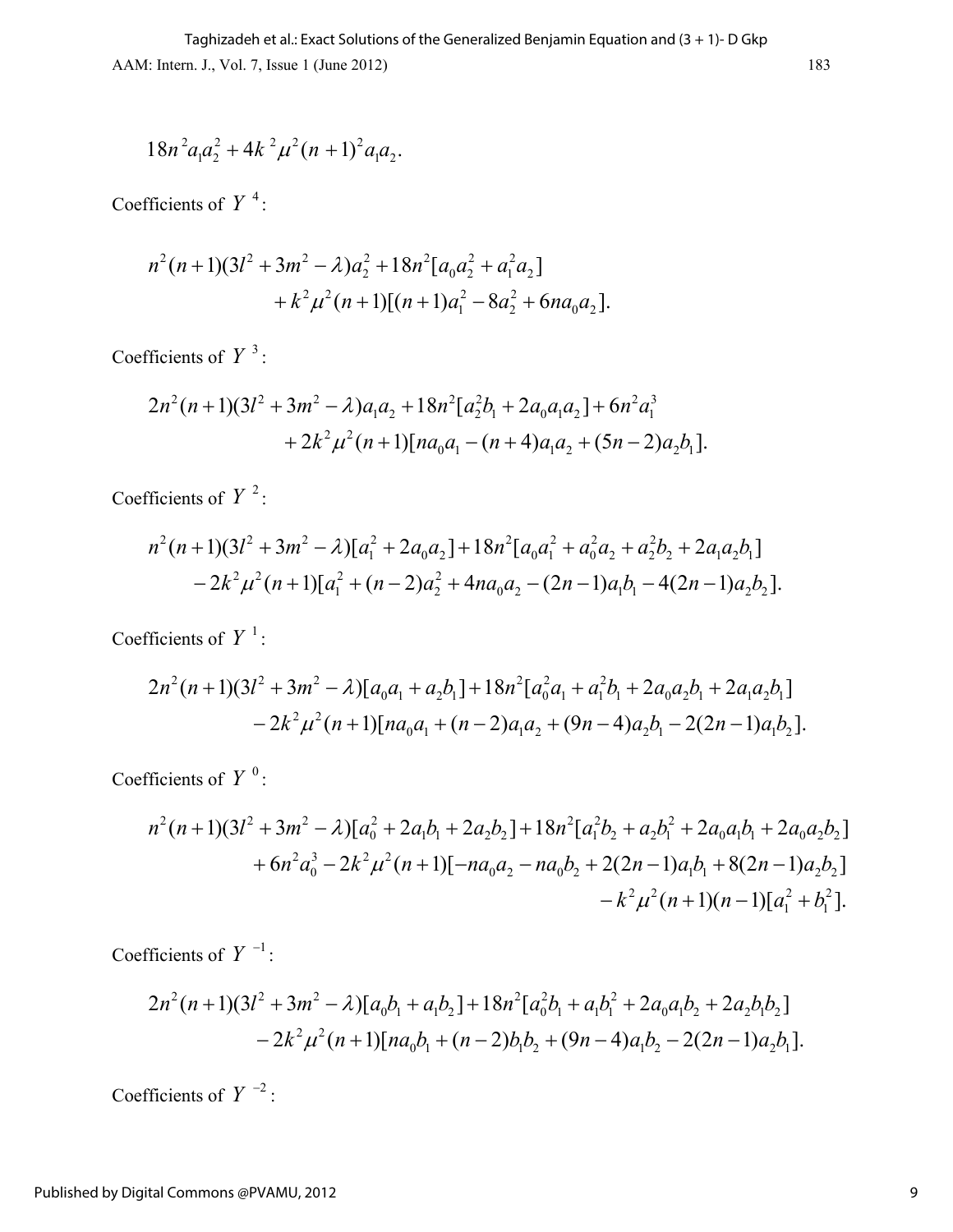$$
n^2(n+1)(3l^2+3m^2-\lambda)[b_1^2+2a_0b_2]+18n^2[a_0b_1^2+a_0^2b_2+a_2b_2^2+2a_1b_1b_2]
$$
  

$$
-2k^2\mu^2(n+1)[b_1^2+(n-2)b_2^2+4na_0b_2-(2n-1)a_1b_1-4(2n-1)a_2b_2].
$$

Coefficients of  $Y^{-3}$ :

$$
2n2(n+1)(3l2+3m2 - \lambda)b1b2 + 18n2[a1b22 + 2a0b1b2] + 6n2b13+ 2k2μ2(n+1)[na0b1 - (n+4)b1b2 + (5n-2)a1b2].
$$

Coefficients of  $Y^{-4}$  :

$$
n^2(n+1)(3l^2+3m^2-\lambda)b_2^2+18n^2[a_0b_2^2+b_1^2b_2] +k^2\mu^2(n+1)[(n+1)b_1^2-8b_2^2+6na_0b_2].
$$

Coefficients of  $Y^{-5}$ :

$$
18n^2b_1b_2^2 + 4k^2\mu^2(n+1)^2b_1b_2.
$$

Coefficients of  $Y^{-6}$  :

$$
6n^2b_2^3+2k^2\mu^2(n+1)(n+2)b_2^2.
$$

Setting these coefficients equal to zero, and solving the resulting system, by using Maple, we find the following sets of solutions:

$$
a_0 = \frac{-1}{12}(3l^2 + 3m^2 - \lambda)(n+1)(n+2), \quad a_1 = 0,
$$
  
\n
$$
a_2 = \frac{1}{12}(3l^2 + 3m^2 - \lambda)(n+1)(n+2), \quad b_1 = 0, \quad b_2 = 0,
$$
  
\n
$$
\mu = \pm \frac{1}{2}\frac{n\sqrt{\lambda - 3m^2 - 3l^2}}{k}.
$$
  
\n
$$
a_0 = \frac{-1}{12}(3l^2 + 3m^2 - \lambda)(n+1)(n+2), \quad a_1 = 0, \quad a_2 = 0, \quad b_1 = 0,
$$
  
\n(28)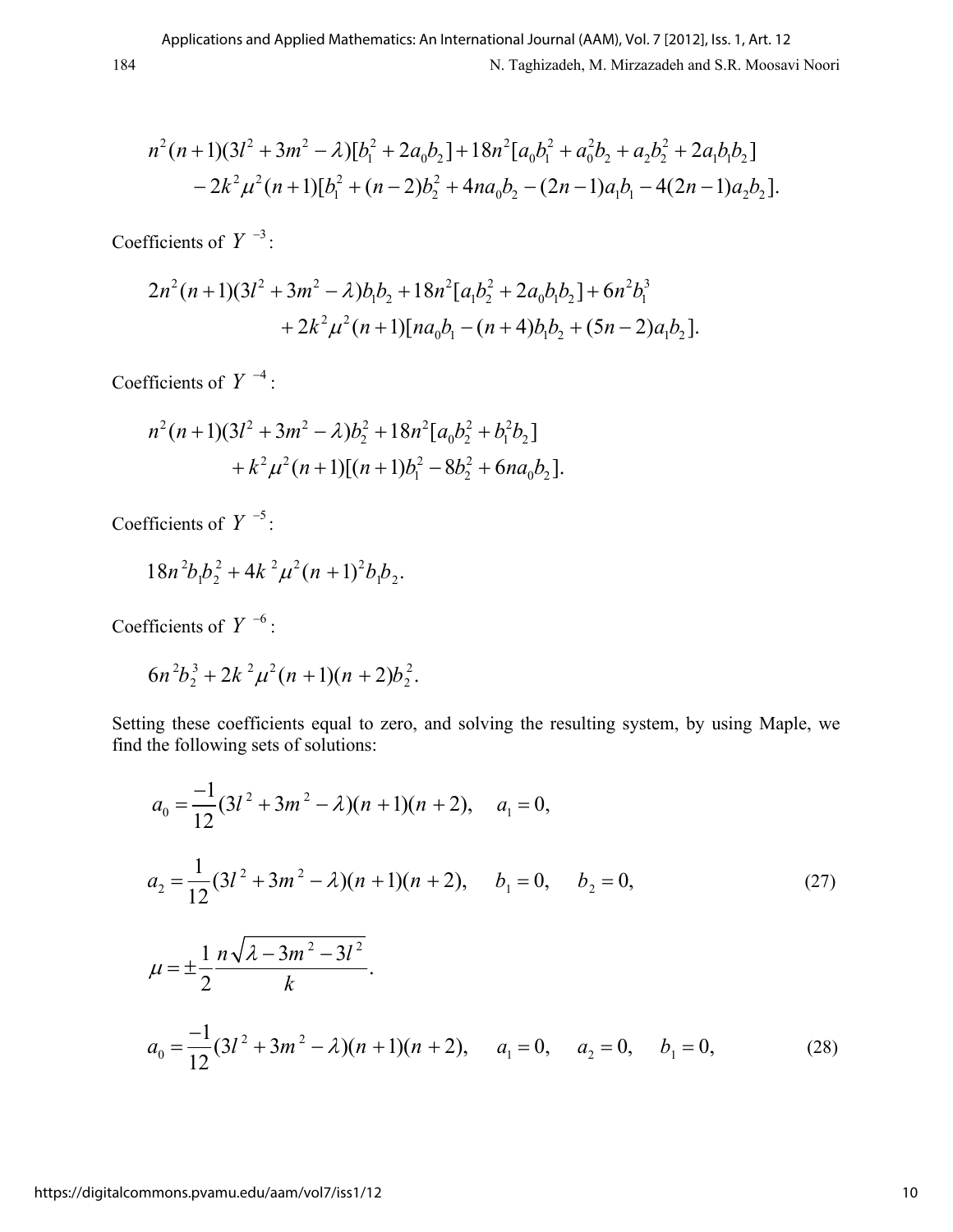AAM: Intern. J., Vol. 7, Issue 1 (June 2012) 185 Taghizadeh et al.: Exact Solutions of the Generalized Benjamin Equation and (3 + 1)- D Gkp

$$
b_2 = \frac{1}{12}(3l^2 + 3m^2 - \lambda)(n+1)(n+2), \quad \mu = \pm \frac{1}{2} \frac{n\sqrt{\lambda - 3m^2 - 3l^2}}{k}.
$$
  
\n
$$
a_0 = \frac{-1}{24}(3l^2 + 3m^2 - \lambda)(n+1)(n+2), \quad a_1 = 0,
$$
  
\n
$$
a_2 = \frac{1}{48}(3l^2 + 3m^2 - \lambda)(n+1)(n+2), \quad b_1 = 0,
$$
  
\n
$$
b_2 = \frac{1}{48}(3l^2 + 3m^2 - \lambda)(n+1)(n+2), \quad \mu = \pm \frac{1}{4} \frac{n\sqrt{\lambda - 3m^2 - 3l^2}}{k}.
$$
  
\n(29)

Recall that

$$
U = V^{\frac{1}{n}}.
$$

For  $\lambda - 3m^2 - 3l^2 < 0$ , the sets (27)-(29) give the solitons solutions

$$
u_1(x, y, z, t) = \left\{ \frac{-1}{12} (3l^2 + 3m^2 - \lambda)(n+1)(n+2) \right\}
$$
  

$$
\times \sec h^2 \left[ \frac{1}{2} \frac{n\sqrt{\lambda - 3m^2 - 3l^2}}{k} \xi \right] \right\}^{\frac{1}{n}},
$$
  

$$
u_2(x, y, z, t) = \left\{ \frac{-1}{12} (3l^2 + 3m^2 - \lambda)(n+1)(n+2) \right\}
$$
  

$$
\times \csc h^2 \left[ \frac{1}{2} \frac{n\sqrt{\lambda - 3m^2 - 3l^2}}{k} \xi \right] \right\}^{\frac{1}{n}},
$$
  
(31)

$$
u_3(x, y, z, t) = \left\{ \frac{-1}{48} (3l^2 + 3m^2 - \lambda)(n+1)(n+2) \right\}
$$
  
 
$$
\times (2 - \tanh^2 \left[ \frac{1}{4} \frac{n\sqrt{\lambda - 3m^2 - 3l^2}}{k} \xi \right]
$$
  
- 
$$
\coth^2 \left[ \frac{1}{4} \frac{n\sqrt{\lambda - 3m^2 - 3l^2}}{k} \xi \right] \Big\}^{\frac{1}{n}},
$$
 (32)

where  $\xi = k(x + ly + mz - \lambda t)$ .

#### Published by Digital Commons @PVAMU, 2012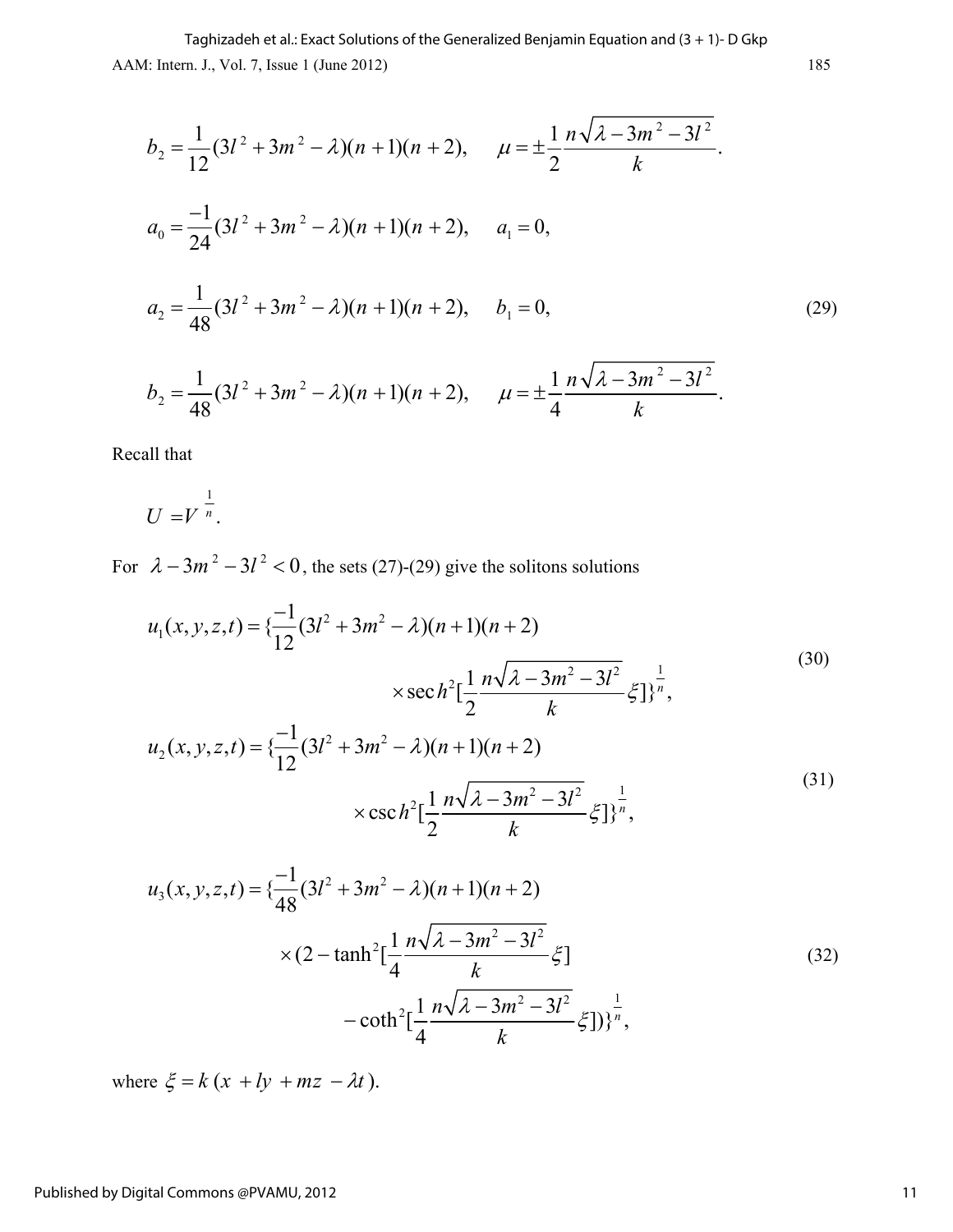However, for  $\lambda - 3m^2 - 3l^2 > 0$ , we obtain the travelling wave solutions

$$
u_4(x, y, z, t) = \left\{ \frac{-1}{12} (3l^2 + 3m^2 - \lambda)(n+1)(n+2) \sec^2 \left[ \frac{1}{2} \frac{n \sqrt{3l^2 + 3m^2 - \lambda}}{k} \xi \right] \right\}^{\frac{1}{n}},\tag{33}
$$
  

$$
u_5(x, y, z, t) = \left\{ \frac{-1}{12} (3l^2 + 3m^2 - \lambda)(n+1)(n+2) \csc^2 \left[ \frac{1}{2} \frac{n \sqrt{3l^2 + 3m^2 - \lambda}}{k} \xi \right] \right\}^{\frac{1}{n}},\tag{34}
$$

$$
u_6(x, y, z, t) = \left\{ \frac{-1}{48} (3l^2 + 3m^2 - \lambda)(n+1)(n+2) \right\}
$$
  
 
$$
\times (2 + \tan^2 \left[ \frac{1}{4} \frac{n\sqrt{3l^2 + 3m^2 - \lambda}}{k} \xi \right] + \cot^2 \left[ \frac{1}{4} \frac{n\sqrt{3l^2 + 3m^2 - \lambda}}{k} \xi \right] \right\}^{\frac{1}{n}} (35)
$$

where  $\xi = k(x + ly + mz - \lambda t)$ .

#### **5. Conclusion**

The extended tanh method has been successfully applied here to find the exact solutions for generalized Benjamin equation and the (3+1)-dimensional gKP equation. It is also evident that the proposed method can be extended to solve the problems of nonlinear partial differential equations arising in the theory of solitons and other areas.

#### *Acknowledgement*

*The authors would like to express sincerely thanks to the referees for their useful and valuable comments.*

#### **REFERENCES**

- Alagesan, T., Uthayakumar, A. and Porsezian, K. (1997). Painlev analysis and Backlund transformation for a three-dimensional Kadomtsev-Petviashvili equation, Chaos Solitons Fractals, Vol. 8, pp. 893-895.
- Feng, Z.S. (2002). The first integral method to study the Burgers-Kortewegde Vries equation, J. Phys. A., Vol. 35, No. 2, pp. 343-349.
- Feng, Z.S. and Wang, X.H. (2002). The first integral method to the two dimensional Burgers-KdV equation, Phys. Lett. A., Vol. 308, pp. 173-178.